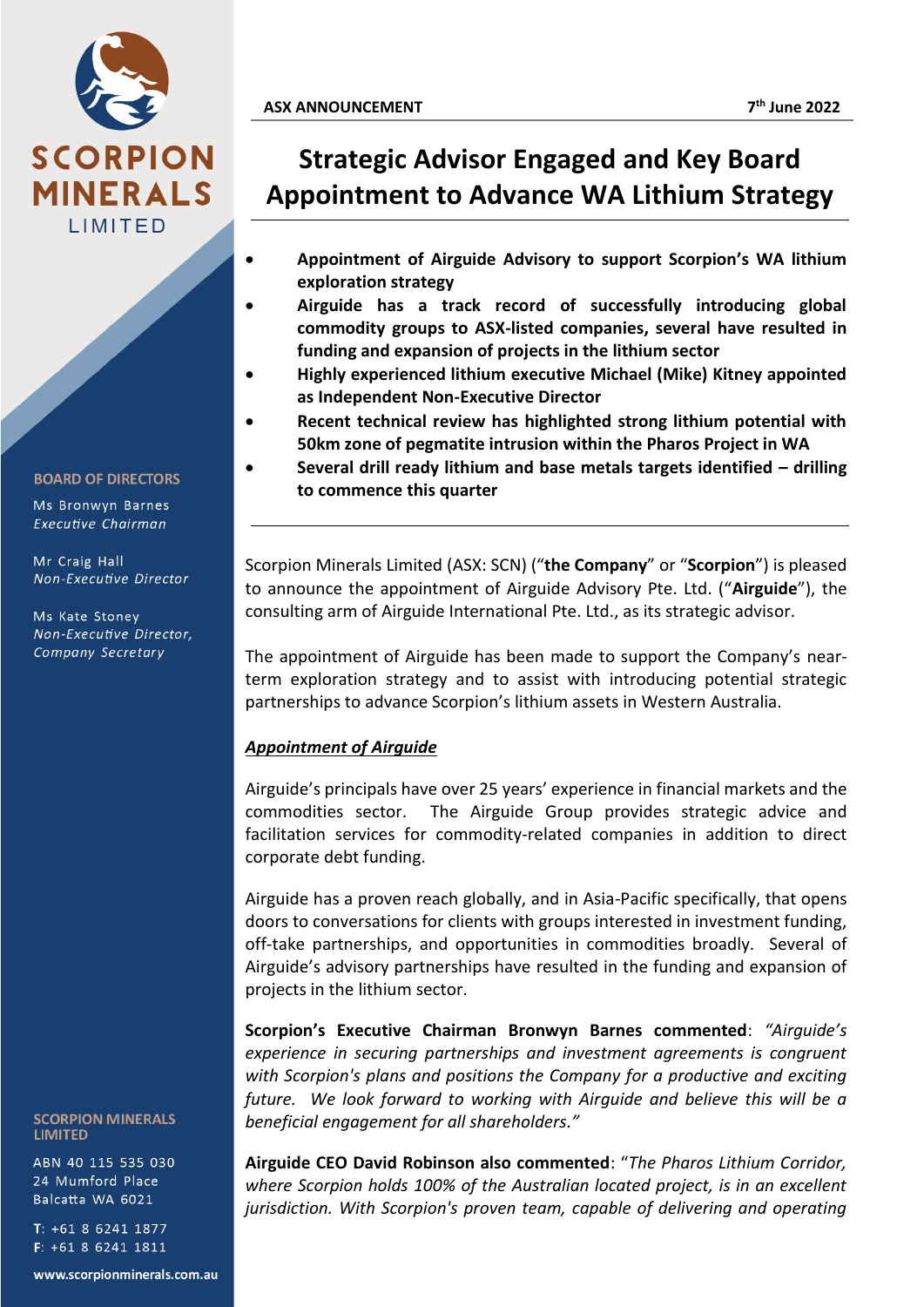*lithium projects, Airguide is excited about the potential strategic significance of this project. There is a lot of interest in lithium assets globally and we believe that further project value is still to be unlocked for Scorpion."*

## **Board Changes**

Scorpion is also pleased to announce the appointment of Mr Michael Kitney as a Non-Executive Director effective 7 June 2022. Mr Kitney holds a Master of Science degree from WA School of Mines (Mineral Economics) and is a member of the Australian Institute of Company Directors.

Mr Kitney is an internationally experienced extractive metallurgist with more than 40 years' experience in resource evaluation and project development roles in Australia and internationally. From 2010 to early 2017 he held the role of COO for Kasbah Resources Limited, responsible for all aspects of resource development, metallurgical development, project feasibility and stakeholder engagement for the Achmmach Tin Project in Morocco.

Recently he was Chief Metallurgist for lithium developer Prospect Resources Limited (ASX:PSC). Michael is currently an Executive Director providing technical direction to Mn Energy Limited for process development for battery grade manganese sulphate production and has contributed to project development and construction throughout Africa, SE Asia, the CIS and Australia. Michael also holds nonexecutive director positions with Breaker Resources NL (ASX:BRB) and Monument Mining Limited (TSX:MMY).

Non-Executive Director Craig Hall has resigned from the Board with immediate effect.

**Commenting on the Board changes, Bronwyn Barnes said**: *"Mike's appointment to the Board ensures that we have the necessary skills in place to support our plans for our exciting project portfolio in WA. We welcome Mike to the Board, and we look forward to his input as we enter this next phase in our growth. We would also like to sincerely thank Craig Hall for his contribution as a Director and we wish him well in his future endeavours."*